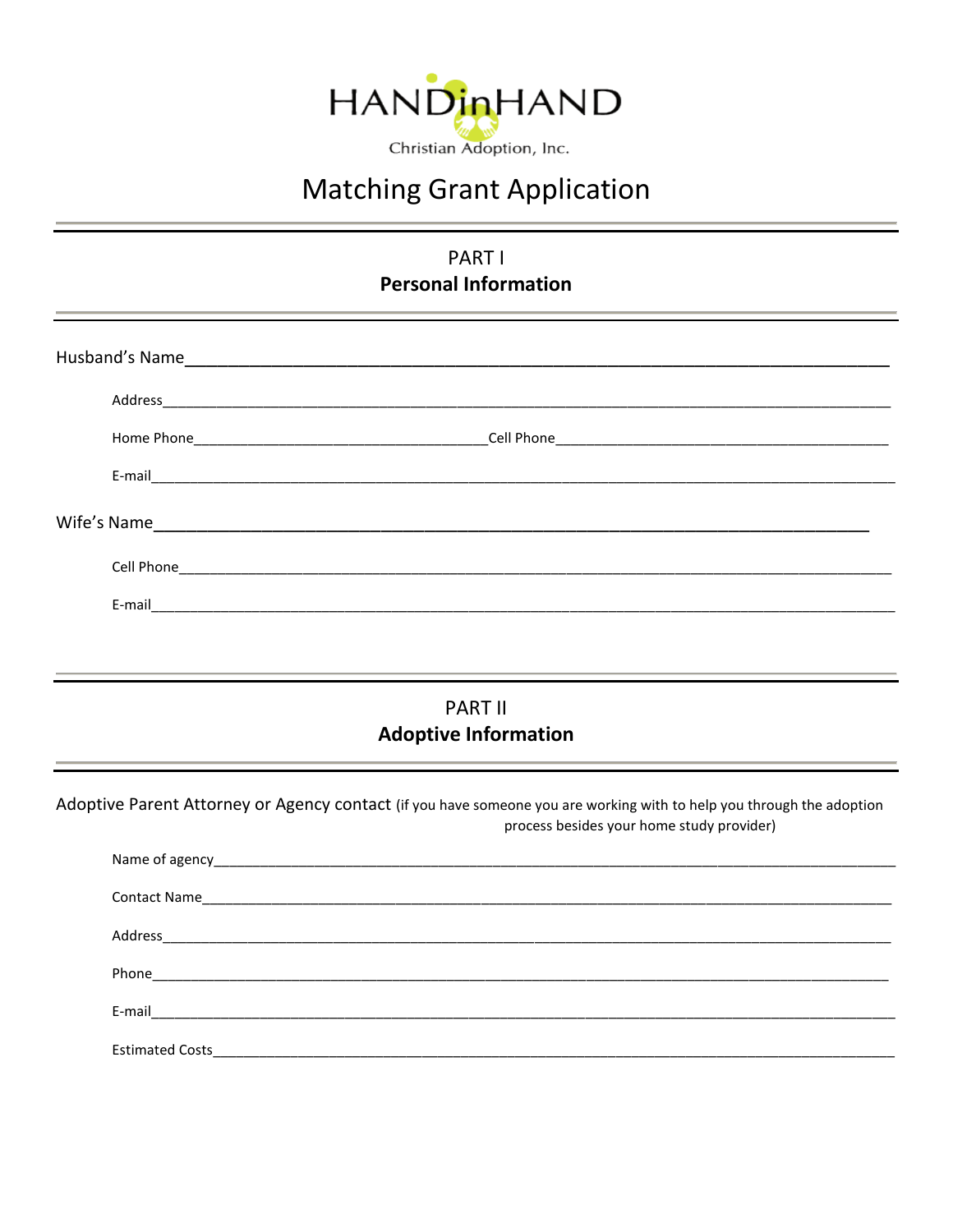### Birthmother Attorney or Agency Contact (if applicable)

| Address                |  |  |
|------------------------|--|--|
| Phone                  |  |  |
|                        |  |  |
| <b>Estimated Costs</b> |  |  |
|                        |  |  |

## PART III **Reference Information**

| Reference 1 - Pastor/Church Leader                                                                                                                                                                                            |
|-------------------------------------------------------------------------------------------------------------------------------------------------------------------------------------------------------------------------------|
|                                                                                                                                                                                                                               |
|                                                                                                                                                                                                                               |
|                                                                                                                                                                                                                               |
|                                                                                                                                                                                                                               |
|                                                                                                                                                                                                                               |
| Reference 2 - Family Member                                                                                                                                                                                                   |
|                                                                                                                                                                                                                               |
|                                                                                                                                                                                                                               |
|                                                                                                                                                                                                                               |
|                                                                                                                                                                                                                               |
|                                                                                                                                                                                                                               |
|                                                                                                                                                                                                                               |
| Reference 3 - Friend/Work Associate                                                                                                                                                                                           |
|                                                                                                                                                                                                                               |
|                                                                                                                                                                                                                               |
|                                                                                                                                                                                                                               |
|                                                                                                                                                                                                                               |
| Relationship and the contract of the contract of the contract of the contract of the contract of the contract of the contract of the contract of the contract of the contract of the contract of the contract of the contract |
| Length of relationship and the contract of the contract of the contract of the contract of the contract of the                                                                                                                |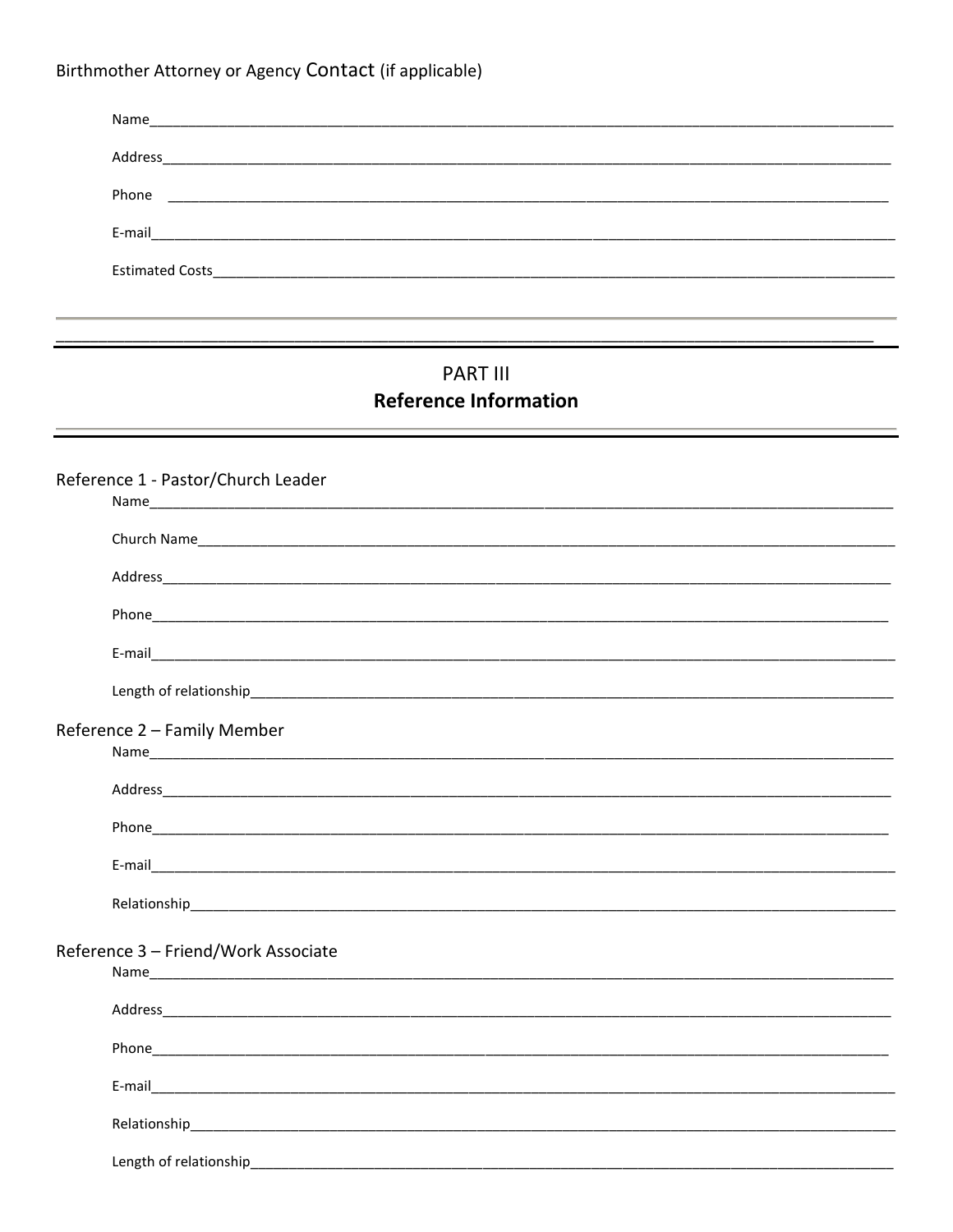# **PARTIV Narrative**

Husband - Describe your relationship with God (please keep length to space available)

Wife - Describe your relationship with God (please keep length to space available)

Husband and Wife Together - Describe a Christian home (please keep length to space available)